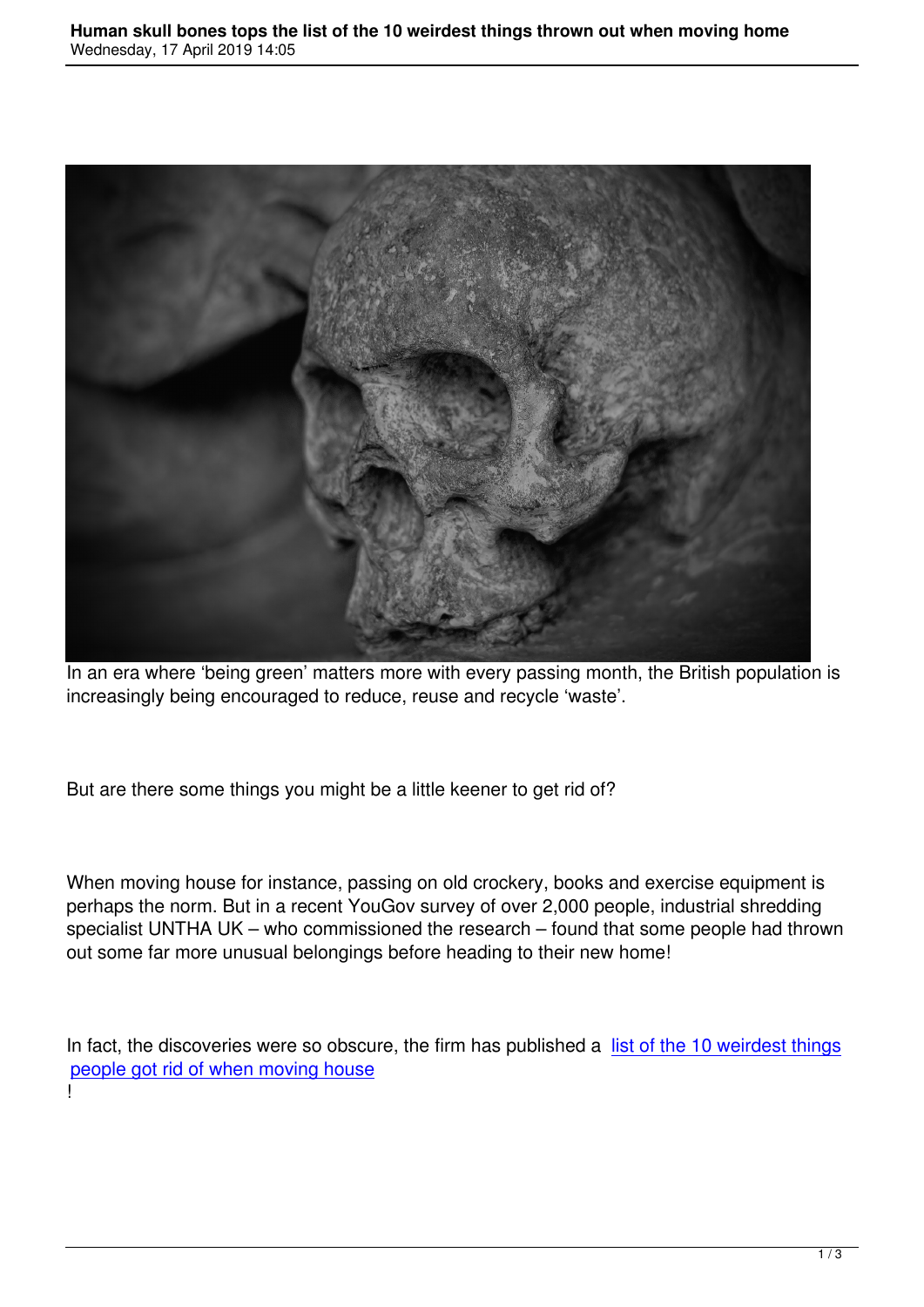Animal-related items were among research participants' admissions – taxidermy including a magpie and stuffed badger's head, a yak jacket , plus a scorpion in a glass cube, all made for interesting reading. There were artefacts from yesteryear too, including an old Morris Minor windscreen, air raid siren, 1970s bedside tea-maker – and an Aqua CD!

But certain possessions stood out in the eyes of the UNTHA UK team.

Childhood teeth and prosthetic body parts were stiff contenders, but top of the rundown was '**hu man skull bones'**

, closely followed by a wearable dolphin tail. Other belongings that made it onto the list included:

- A 3 foot mermaid
- A part-built steam engine
- A 6 foot tall Kiss cut-out

Commenting on the light-hearted list, UNTHA UK's managing director Marcus Brew said: "The UK population has gained something of a reputation for being a throwaway society – statistics show that, as a nation, we're careless with our food waste for example, and we live in an era of constantly-evolving gadgets, which can render some perfectly-usable products redundant!

"This research goes to show however, that we actually hold on to a number of things that we perhaps wouldn't want to admit we own! It made for really entertaining – and enlightening – reading, with much debate surrounding the strangest belongings from a very random list of potential front-runners!"

When asked about his 'reduce, reuse, recycle' opinions, Brew believes the nation could still do more to boost environmental efforts.

"As a country we need to prioritise and work harder to prevent the creation of waste at source," he said. "It's one thing being considerate about recycling but there are arguably often ways to avoid producing 'rubbish' in the first place.

"In some cases though, as we've seen, there might be some things it's better to just part company with!"